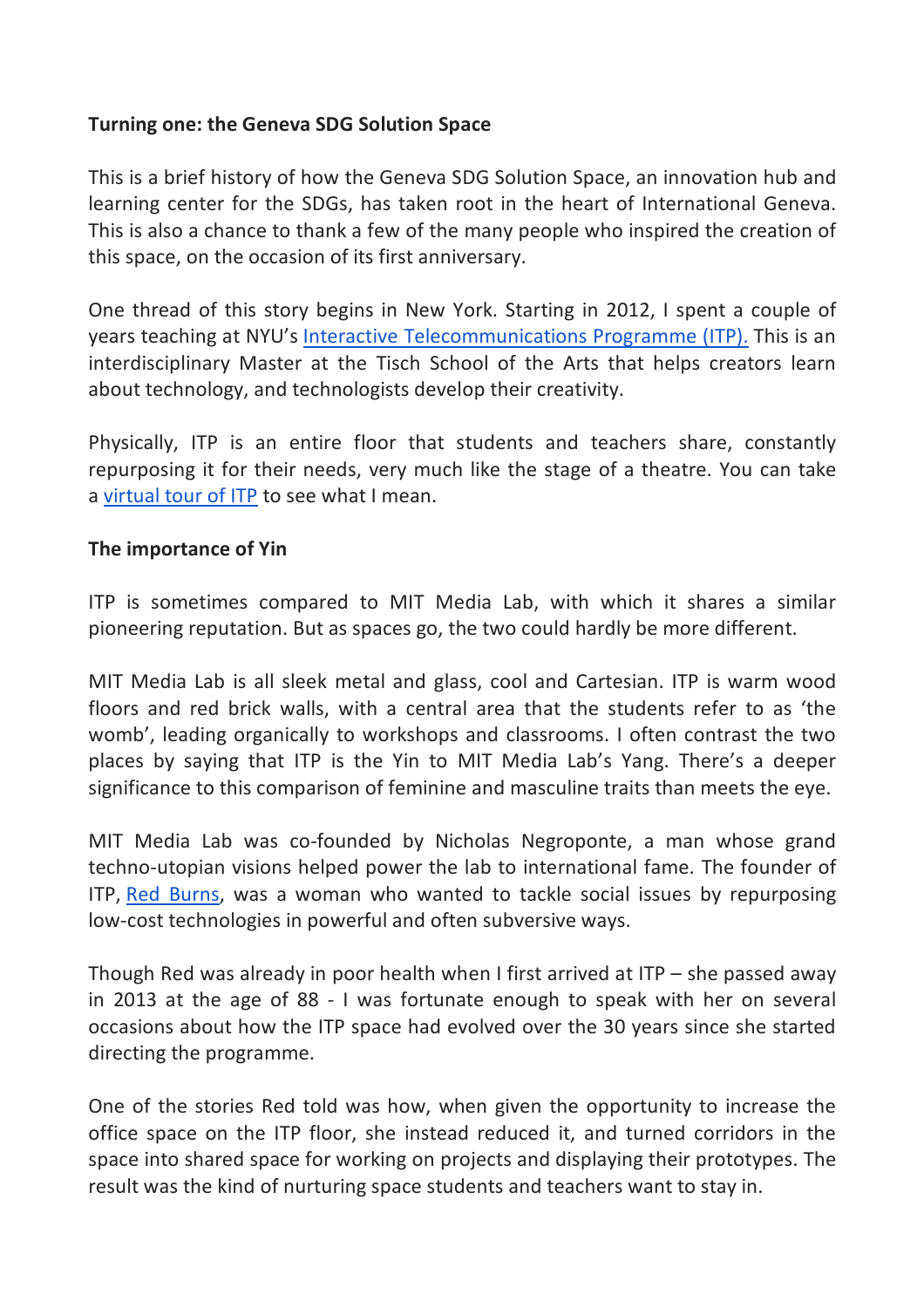Another lesson Red shared, and ITP embodied, was the importance of not just focusing on the latest technologies. ITP mixes sewing machines and paper-folding with microcontrollers and code-writing, celebrating the marriage of technology and creativity in all its forms. The point is not the tool, it's what you do with it.

### **Riding the hype wave**

ITP is by no means the only place that has inspired the SDG Solution Space. There are many other creative spaces around the world – and even in Geneva - that have provided inspiration: the Centre for Research on Interdisciplinarity (CRI) in Paris, the Shenzhen Open Innovation Lab (SZOIL), the Lifelong Kindergarten at MIT Media Lab, the Institute of Making (IoM) at University College London, CERN's IdeaSquare and the Innovation Centre at the Geneva University Hospital (HUG). These places have, in turn, been influenced by global trends, such as the maker movement and fab labs.

Such trends in science and technology  $-$  and I've been involved in a few  $-$  usually tend to follow a well-documented hype wave, where a concept is at first new, being developed by a few visionaries, then grows rapidly in visibility, usually due to a selfreinforcing combination of herd effect and savvy marketing. Eventually, such hype leads to unmet expectations, disappointment, frustration, criticism and a precipitous drop in popularity, as the herds move off in search of fresh pastures.

But usually, there is a kernel of innovation that remains, leading to a long-term stabilization of the field at a more sustainable level, with some of the muchanticipated benefits of the hype coming years after interest in the field peaked, and often leading to another hype cycle when they do. The recent renaissance of artificial intelligence is a case in point. And so are the Sustainable Development Goals or SDGs.

Several people were key in alerting me to this oncoming hype wave, well before it neared the shore. One was Rosy Mondardini, an erstwhile colleague at CERN when I had worked there in the early naughts on another hype wave called Grid computing – itself replaced by the subsequent and much bigger cloud computing wave. After my time at CERN, Rosy and I went different ways. I followed my partner's career to China, where I ended up teaching at Tsinghua University, China's leading university. Rosy went to work at the World Economic Forum (WEF) in Geneva.

When I moved back to Geneva in 2014, after several years in Beijing and then New York, we got back in touch, and Rosy told me how everyone at the WEF was buzzing about the SDGs, and how these 17 goals, with their hundreds of targets and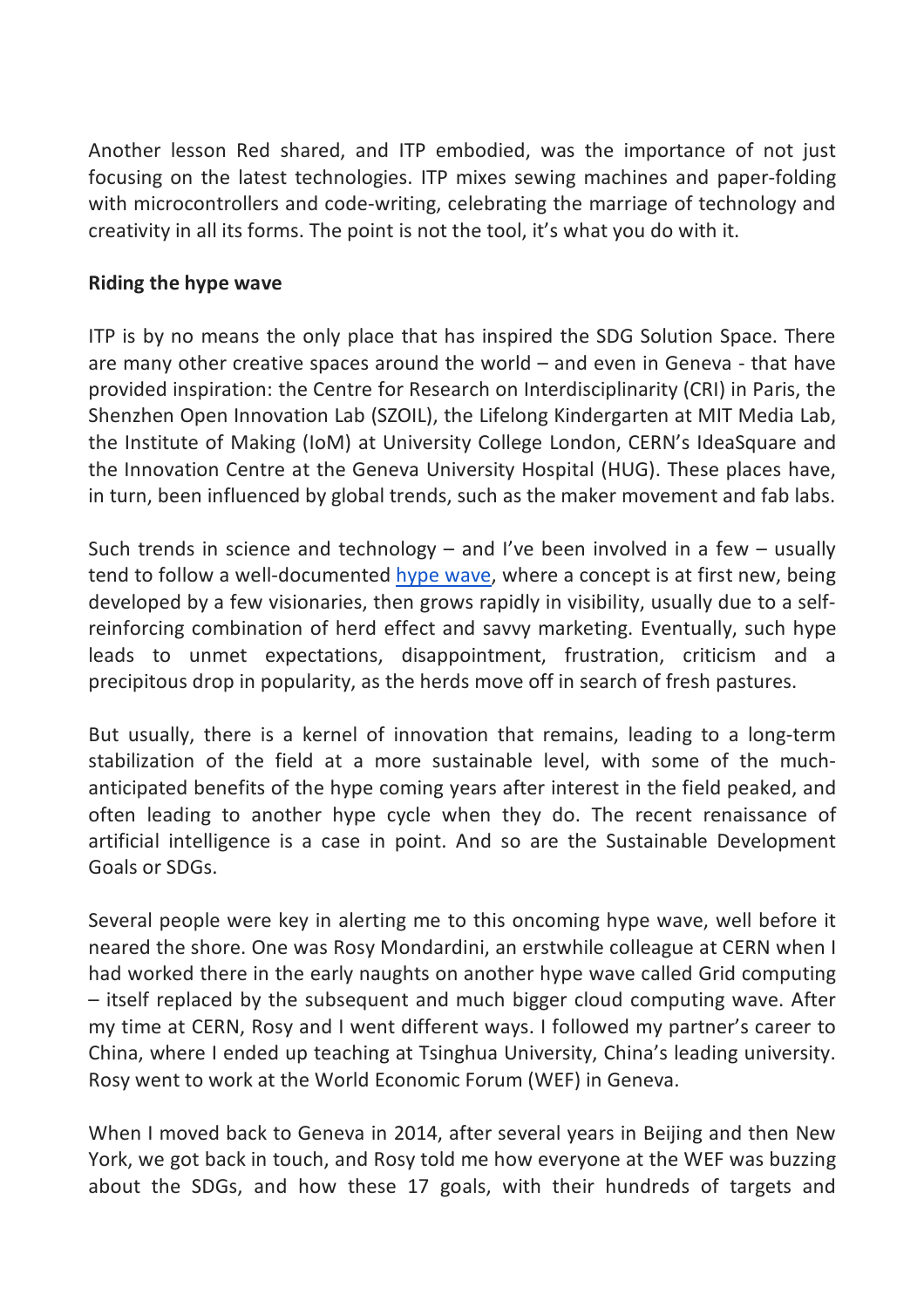indicators carefully crafted to be as inclusive as possible of all nations, would help revive another faded hype wave, that of the Millenium Development Goals or MDGs.

As it happened, the SDGs gave me a unifying concept around which to continue developing an interdisciplinary lab I had launched while still at CERN, today called Citizen Cyberlab. This lab brings together CERN, the UN Institute for Training and Research and the University of Geneva in a partnership to explore ways of using digital technologies to boost the venerable tradition of 'citizen science' in a new era of online crowdsourcing.

### **Building a team and a network**

Thanks to the support of mentors from Citizen Cyberlab's founding institutions, I was invited by University of Geneva to relaunch Citizen Cyberlab in 2014. I made rethinking public participation for the SDGs a new mission for the lab. Rosy was so enthusiastic that she joined the burgeoning team I was setting up for this at Campus Biotech. She now coordinates the online education programme, called Open Seventeen, associated with the Solution Space.

Several other young researchers have joined, too. One of these is Jose Luis Fernandez Marquez, a postdoc who is passionate about open source technologies and their impact on science as well as on society. Jose now runs the Accelertor programme associated with the Solution Space. Another is Thomas Maillart, another postdoc freshly back from a postdoc in Silicon Valley, determined to inject some of the hackathon-fuelled spirit of innovation that he had encountered in the Bay Area into the stuffy atmosphere of old-world Geneva. He now manages the Solution Space on a daily basis, and has helped to spin off from it the Open Geneva hackathon festival.

A key moment that made all this possible came in January 2016 at the World Economic Forum in Davos. After running a successful event dedicated to crowdsourcing for sustainable development with our Rector, the Director General of CERN and the Executive Director of UNITAR, I was contacted by an old colleague on the delegation from Tsinghua University, who were in Davos with their President at the time. Inspired in part by Jack Ma, who had recently been made a Special Advisor to the SDGs, they wanted to meet with our University management team to explore ways of collaborating on the SDGs, together with the many international organizations in Geneva.

With characteristic enthusiasm, our Rector Yves Flückiger made sure this chance meeting with his counterpart turned into a major initiative for the SDGs, by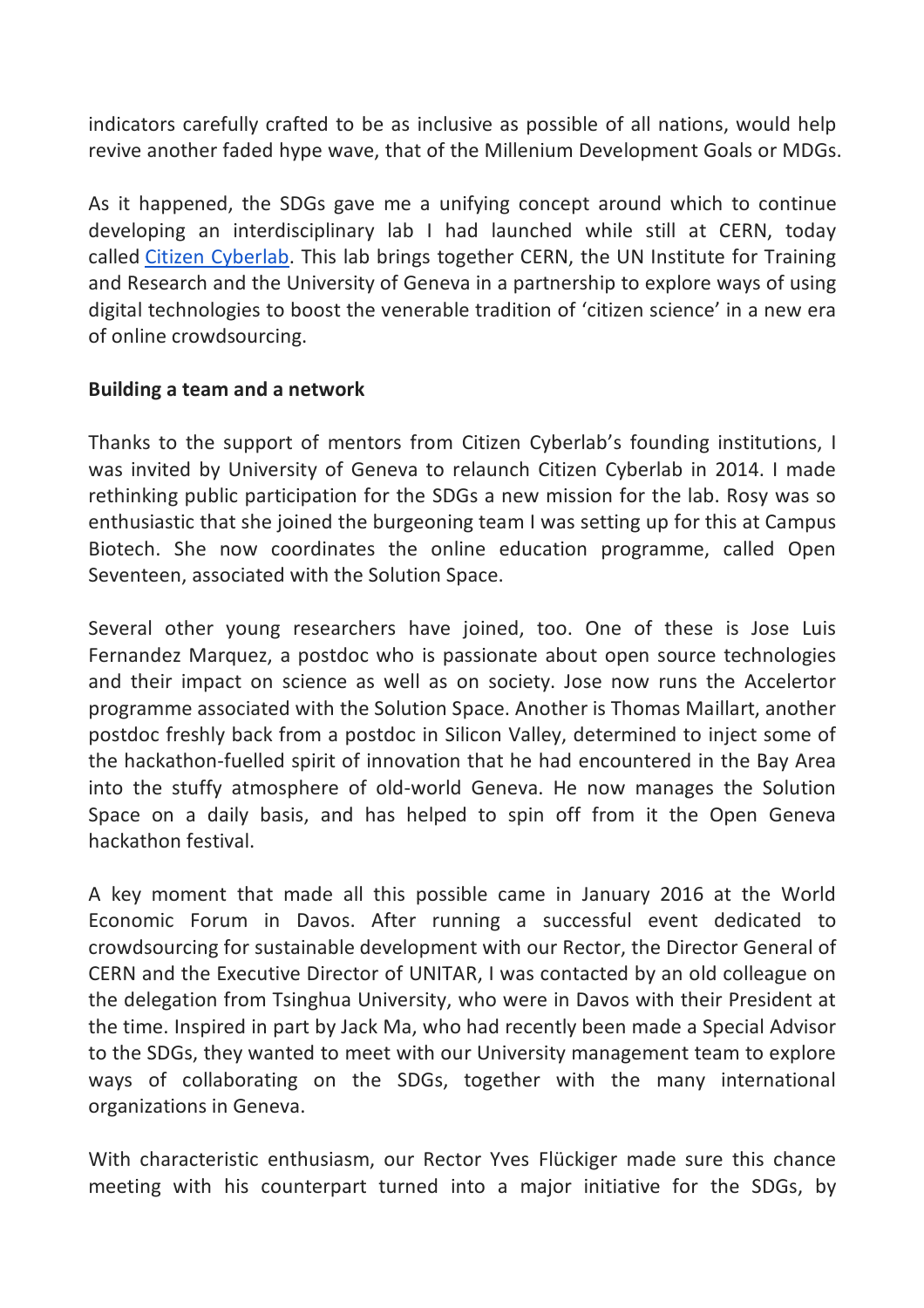convincing a Geneva-based foundation with deep pockets to help us kick-start a comprehensive education programme for the SDGs. The concept was clear: use International Geneva as a source of challenges and mentors for a novel and comprehensive challenge-based learning programme for the SDGs. Use China as a model – for better or for worse – of how the developing world needed to innovate in order to achieve sustainable development.

The resulting Geneva Tsinghua Initiative (GTI), as it is called, was officially launched in 2017, again at Davos, and has taken off like a rocket. A two-month SDG Summer School with 24 students has been established, as has an initial SDG Master programme on both campuses – Geneva and Tsinghua. This autumn, the Master will become a Dual degree – the first of its kind for University of Geneva with a foreign university, accepting up to 60 students on both campuses.

The choice of location for the SDG Solution Space is essential. It is right in the heart of International Geneva, within walking distance of the offices of dozens of UN agencies, international organizations and NGOs. This enables us to collaborate and indeed share the space with many like-minded people working in these organizations as well as with them. Reos Partners are one outstanding example of this new spirit of collaboration, inspired by SDG 17, connecting silos of expertise to address challenges that transcend them.

# **On the shoulders of giants**

One of the biggest inspirations for the SDG Solution Space, and the Geneva Tsinghua Initiative that currently fuels it in students and resources, comes from Geneva's past. It is Jean Piaget, a pioneer in the field of child developmental psychology, and University of Geneva professor for over 50 years, who was a fervent advocate for rethinking traditional models of education. One of his oft-quoted (and misquoted) sayings is:

*"The principal goal of education is to create men and women who are capable of doing new things, not simply of repeating what other generations have done—men and women who are creative, inventive, and discoverers."*

What is significant about this thought, as it applies to the sort of challenge-based learning that we are promoting in the SDG Solution Space, is that its origins are not just 50 years old. The concept of learning-by-doing can be traced back to Plato at least. Indeed, as Piaget would have been the first to point out, it is how children learn about the world around them in the first place.